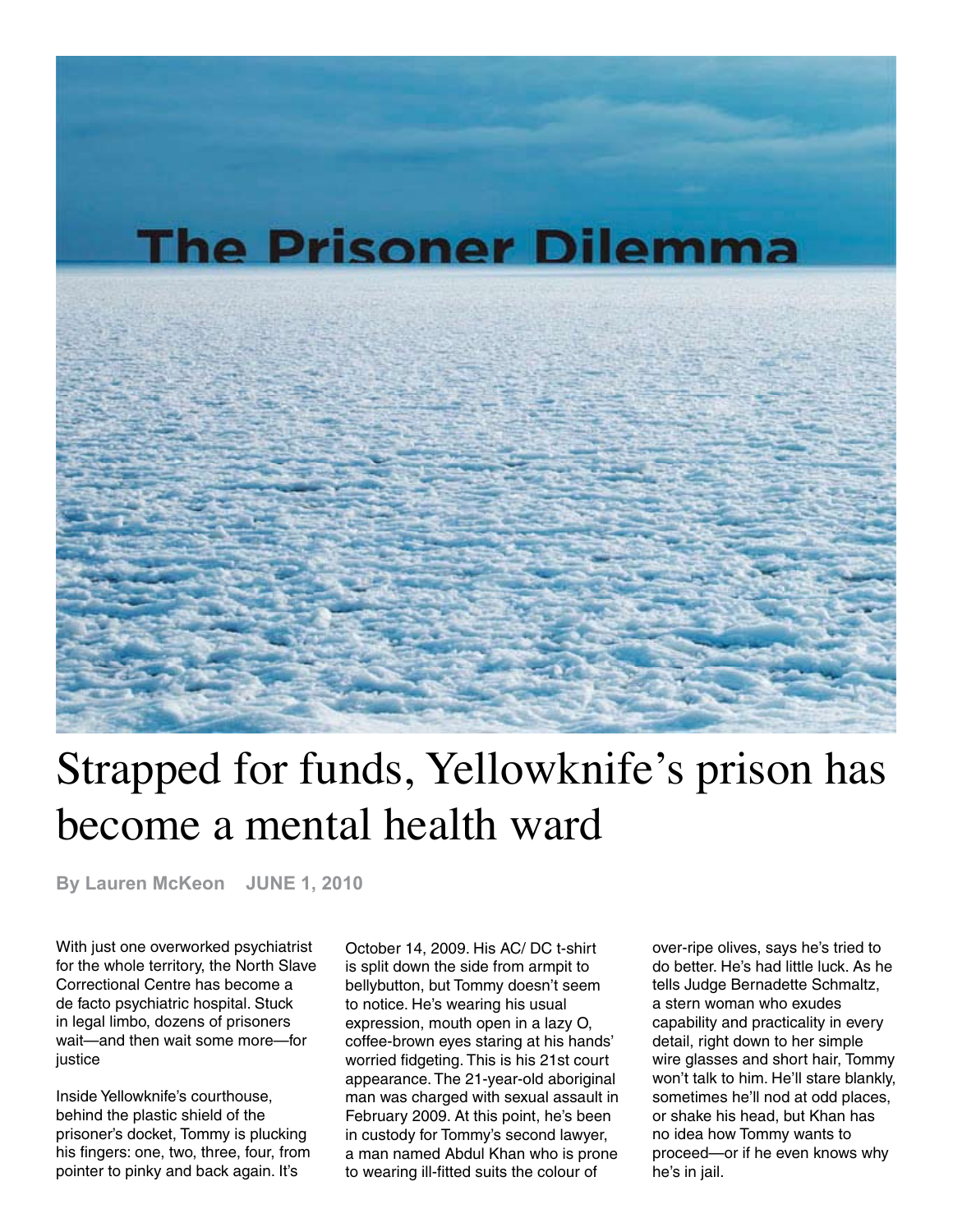It's a thought that seems to distress Schmaltz. "I have never in my experience in the North," she says, "seen [an assessment] take that long." With some difficulty—and a whole lot of prodding she gets Tommy to respond in a way that few in the Northwest Territories courtroom have seen.

Eventually: "Have you spoken to a lawyer?" Pause. "A long time ago." "Do you want to speak to Mr. Khan?" A shake of the head. No. "What do you want to do?" "Get out." "Yes, I expect you would want to." At this point, it seems possible. Crown prosecutor Terri Nguyen has said Tommy's already been in custody longer than she's seeking sentencing for—if he were even found guilty, which he hasn't been. Schmaltz has even suggested a judicial stay of proceedings (an indefinite suspension) might be appropriate. Likely, but it's not to be. In the end, Tommy isn't released from custody until January 2010. By then, he'll have made 30 court appearances and have spent nearly a year warehoused in his cell inside Pod D, the smallest of four "pods" that comprise the NWT's North Slave Correctional Centre.

Inside NSCC, Pod D has become the de facto ward for special-needs inmates: those who are mentally ill, or those who haven't been diagnosed with anything, but aren't quite all there, either. Wardens and guards alike openly call it the "special needs" pod. Some inmates, like Tommy, who is suspected to have Fetal Alcohol Syndrome (FAS), are officially undiagnosed. Others have been confirmed as having FAS or being schizophrenic or bi-polar. Diagnosed or not, they share one thing in common: they shouldn't be there.

Thanks to a nationwide closure of mental health hospitals in the '90s and a subsequent failure to put savings into community-level programming, the problem is not unique to the NWT. In 2009, Canadian federal corrections investigator Howard Sapers pinpointed mental health care and delivery as the most serious and pressing issue facing Corrections Canada today. "Criminalizing and then warehousing the mentally ill burdens our justice system and does nothing to improve public safety," he wrote in his 2008/09 annual report. "The

demands in this area of corrections are increasing dramatically; the unmet needs are immediate and troubling." Sapers points to two recent in-custody deaths for emphasis: the high-profile case of Ashley Smith, a 19-year-old New Brunswick woman who committed suicide inside an Ontario jail, and that of a First Nations man who, as Sapers details in his report A Failure to Respond, slashed his left arm in his cell. Help came, but it was too little, too late. The man was left alone in his cell for half an hour before the ambulance arrived and staff, reported Sapers, "failed to respond in a manner that might have preserved his life."

These core issues are not unique north of 60. But in the absence of any competent response, they become grotesquely inflated. Sapers' office only investigates complaints from inmates in federal institutions; in the territories, there are no federal institutions. Inmates in provincially run facilities can bring issues forward to their provincial ombudsman's office; the NWT doesn't have an ombudsman.

At 475 offenses per 1,000 people in 2007, the NWT's crime rate is more than six times the national average. There are 8.9 times as many assaults, 7.6 times as many sexual assaults, and 3.8 times as many cases of impaired driving. A large proportion of inmates are aboriginal and many struggle with substance abuse. Mental health support is limited. Court-ordered psychiatric assessments must be completed in Alberta—and there is only one psychiatrist servicing the entire territory. Indeed, many here believe were it not for the de facto mental health ward being run out of Pod D at NSCC, many more of the territory's mentally ill would simply be on the street. With the North's long months of 40-below weather and increasingly easy access to cheap crack-cocaine, it would be the Canadian equivalent of a death sentence.

The North Slave Correctional Centre is the NWT's biggest, newest jail. The \$44.1-million facility opened in 2004, replacing the original 38-yearold detention centre. Able to house about 180 inmates, the combined minimumand medium-security facility is designed to function as a federal penitentiary without actually being one, so that inmates serving sentences won't have to be shipped south.

If anything, it doesn't look like a penitentiary. The idea was to make a facility that, while not exactly comfortable, is at least "non-intimidating," says Guy LeBlanc, the now-retired deputy warden and long-time staff member at NSCC. There are no bars, for instance. The walls are a soothing colour of washedout Pepto-Bismol. The visiting area is decorated with inmate artwork, swooping aboriginal murals unique to each artist's home region. At Christmas time—a few weeks from our meeting—this area will be used to host a feast for the inmates, and a tree is decorated.

The differences continue outside the jail, too. Standing in the parking lot you can see three out-of-place log cabin–like structures, one of which is the newly built aboriginal fire ceremony building. Come summer, elders will come and inmates will gather in tipis and a new sweat lodge, meeting the spiritual and counselling needs for the jail's largely aboriginal population.

It's not all in the architecture, either. NSCC's elected inmate advisory council, made up of eight inmates, has a semblance of power—and respect.

"Everything they do," says LeBlanc of the present council, "they do for the good and the benefit of the population."

LeBlanc meets regularly with the IAC, fairly beaming when he talks about the current contest to design an IAC logo—even more when he talks about the model bridge he and a team of inmates designed and entered in a local engineering contest.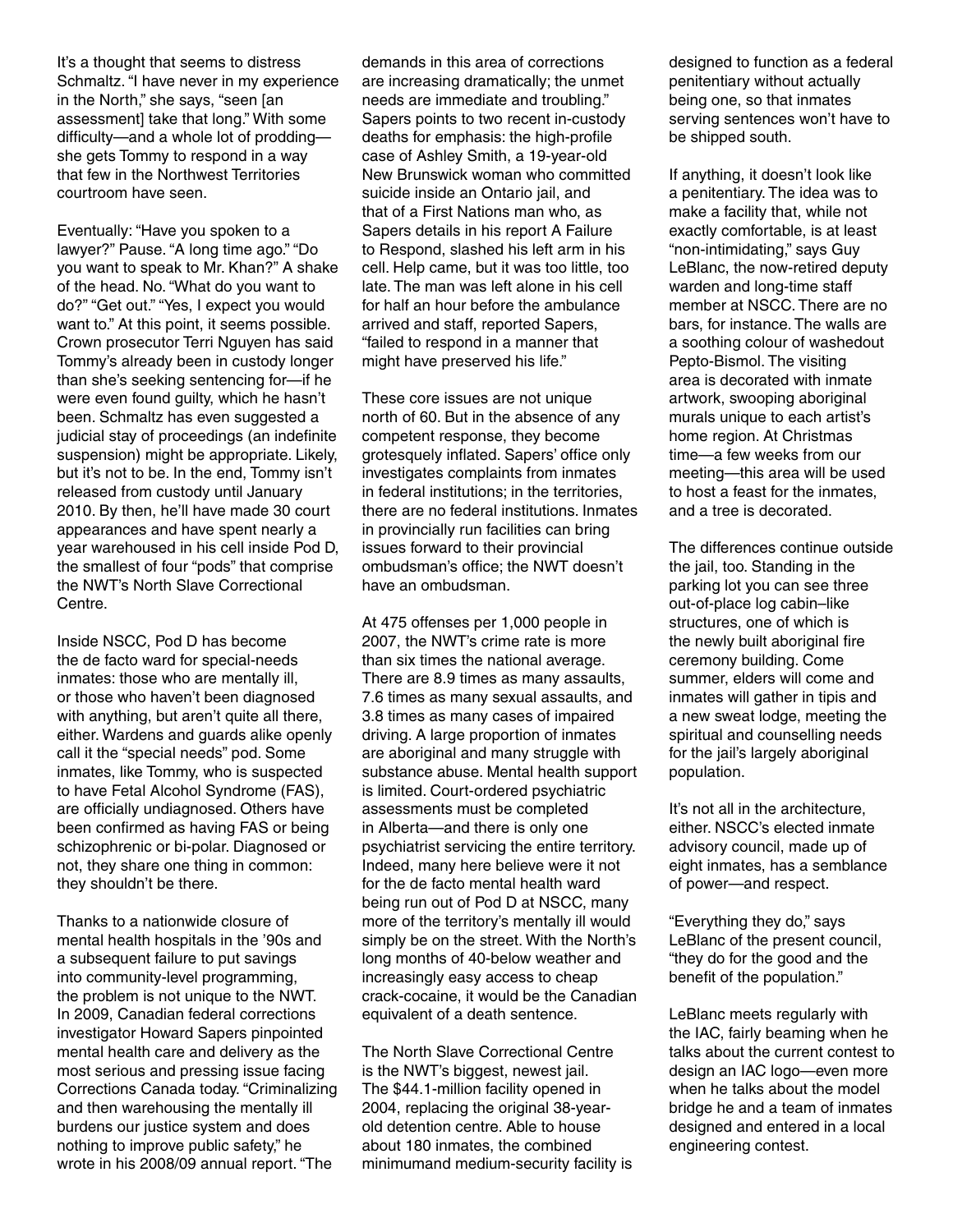And that's another thing. The staff (for the most part) are, well, nice. If LeBlanc isn't enough to convince you every prison movie you've seen is wrong, meet Gwen, Pod D's guard, a short woman whose genuine—and seemingly permanent— smile is framed by her blonde bob. Because of Gwen, there are tiny dog-print patterns in the snow covering the "bullpen," a tiny, fenced outdoor enclosure attached to the pod. For months the inmates pestered her to bring in her dog and a few days ago she relented. "We spoil them," she says. "We really do."

As if scripted to prove her point, just a few minutes later, the pod's inmates get a visit from another staff member's dog. Someone rolls up a wad of socks, making an impromptu ball, and a group of inmates play fetch in the pod's common area. LeBlanc laughs, watching the scene: "Only in Yellowknife, eh?"

For an outsider, it's almost easy to forget NSCC is a prison. As Gwen and Guy talk, Tommy bounds over, gripping a handmade card. The inmates are thanking the warden for bringing in Sno-Cones. "Hello, my lovely lady," Tommy says, proudly flipping over the flimsy computer paper to show Gwen his name, printed out in careful block letters two inches tall, a child's writing. "We've replaced mental health institutions with correctional institutions where the staff aren't even trained to work with people with mental health issues."

Gwen doesn't know what specialneeds label Tommy might have, but a few weeks ago, she caught Tommy in the bullpen with a pilfered lighter trying to sniff the gas inside. Out of all of Pod D's special needs inmates, she says, Tommy needs the most support. To help him deal with dayto-day chores, Gwen's designed a task sheet. There are eight simple tasks—brush your teeth, make your bed, shower—and if Tommy gets them all done he gets a treat at the end of the day. It could be an orange, or it could be an hour of Dragon Ball Z on the TV. "It sounds sad to say,"

says LeBlanc, "but the longer he's in here, the longer he stays alive." And that's when you feel it: the undercurrent of wrongness. For all the staff's genuine care and support, Pod D is just plain weird. "We've replaced mental health institutions with correctional institutions where the staff aren't even trained … in working with people with mental health issues," says Lydia Bardak of the NWT's John Howard Society. "They're trained in security or guard work."

"There must be a better way," adds Glenn Flett, a selfdescribed "lifer" and founder of activist group Longterm Inmates Now in the Community (LINC). "We need to recognize those people are deserving of help and it's to the advantage in the long run—and it's a lot cheaper—to have somebody maintained out here." Like many prison activists, Flett and Bardak would like to see some of the massive cash pumped into keeping inmates housed diverted into developing social and mental health programs outside of jail. It's not that idealistic. In the 2008–09 operating year it cost the territorial government more than \$13 million, or \$258.17 per prisoner per day, to run NSCC. And that's only one jail. Together, the territory's four adult facilities cost \$23.3 million to run. That's an awful lot of money questionably spent, says Bardak. "If we're using [the correctional system] to address our social problems then we're getting poor results," she says. And that's bad for the whole community: "Poor results means more victims in the future." Bardak believes by treating inmates badly, the system is not curbing crime, merely turning out angry people.

Neither she nor Flett—who says, somewhat jokingly, that many criminals (including his past self) are "greedy bastards"—advocate an end to jails. "Society needs protection from dangerous people and we'll always have a need for correctional facilities," says Bardak. "But for the people who are alcoholic, mentally ill, homeless—[jails are] not meant to solve social problems because they're not effective and they're not qualified." Spending cash on programs sorely

lacking in the NWT is comparatively minimal, and, both believe, money better spent. Especially, says Flett, considering "what the social and economic consequences may be if we don't deal with the problem" of incarcerating the mentally ill population.

There's one sticking point: It's hard to determine just how many special-needs inmates are in the correctional system. "My biggest, number-one complaint," says Flett, "is the whole justice system fails to do competent testing on people to see if they have mental health issues. They just designate them as criminals and treat them all the same." That can't fairly be said of all NSCC's Pod D inmates, but what of the jail's other prisoners? There aren't any stats kept and many inmates, fearful of the "crazy" stigma, do a remarkably good job of hiding any issues. "People need to be identified quickly," stresses Flett.

"Once they're identified, it would be pretty blatantly obvious that it's not enough. That [the correctional system] has a bigger problem than they think they do."

The territory's correctional system either fails even to identify prisoners with mental health problems; recognizes them but does nothing; or is simply ineffective when it does try to help.

Nationally, it's estimated 11% of federal offenders have a significant mental health diagnosis. Over 20% are taking a prescribed medication for a psychiatric condition and just over six percent were receiving outpatient services prior to admission. Sapers, too, suspects many are entering the correctional system without the benefit of a diagnosis. "If [inmates] are assessed at all," he writes in his annual report, "their issues are often portrayed as a behavioural problem, not a mental health disorder." He's also worried about the fate of many lowto medium-level special needs inmates.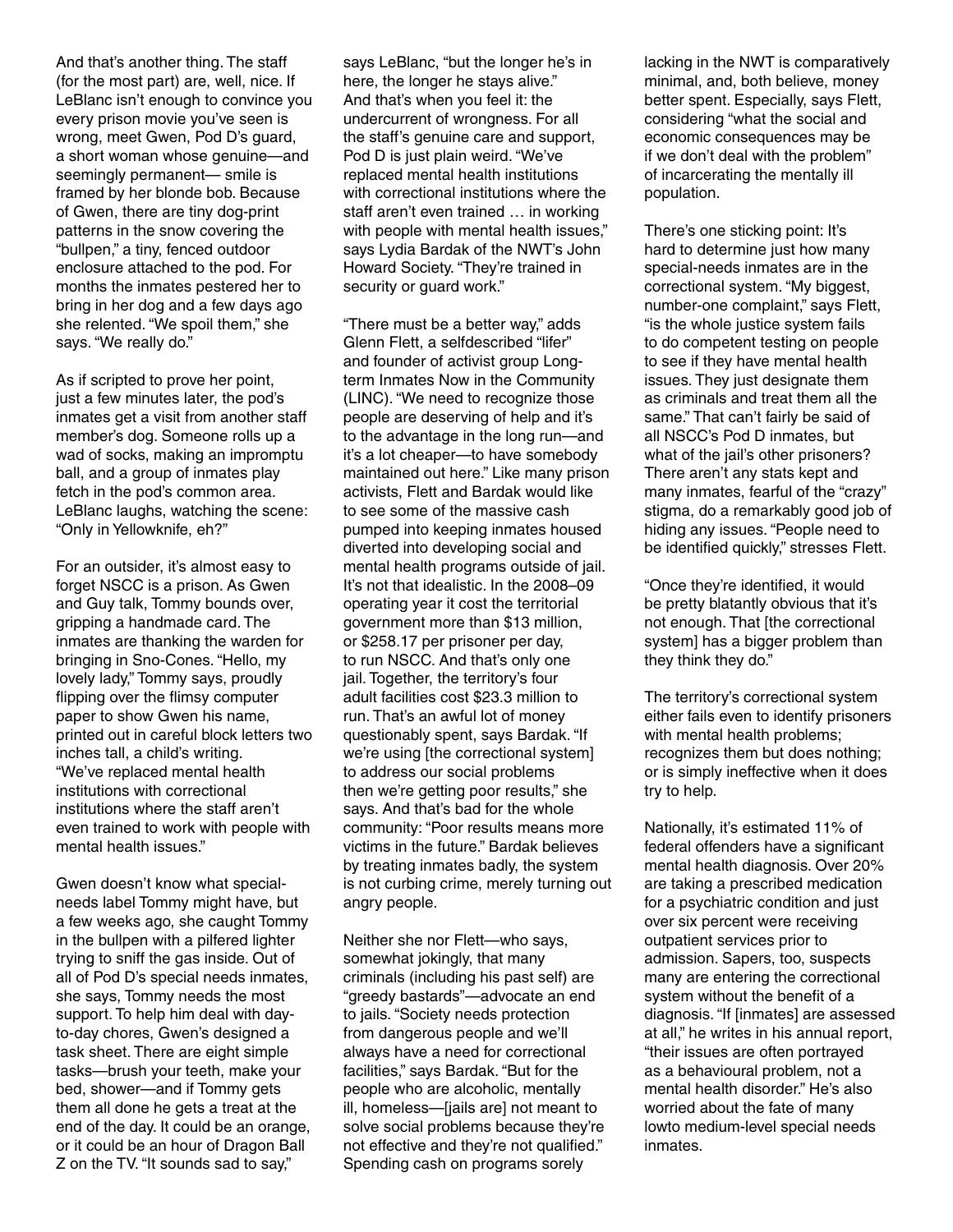Like elsewhere in the country, the NWT's extremely mentally ill offenders are not housed in regular jails—even Pod Ds—but instead vastly smaller regional treatment centres. It's not enough, says Sapers. "The vast majority of offenders with mental disorders do not generally meet the acute criteria that would allow them to benefit from services provided," he notes. "Less than 10 percent of offenders are ever admitted or treated." Instead, those offenders stay in the general prison population. In the best of cases, they end up in makeshift wards like Pod D. In the worst of cases, they end up in segregation (often exacerbating their issues) or, as Flett puts it, are made "targets" and brutalized by inmates and staff alike. In sum, the territory's correctional system either fails even to identify prisoners with mental health problems; recognizes them but does nothing; or is simply ineffective when it does try to help. The offenders keep their heads down, their medical, mental, or addiction needs unmet, and wait for their release. So the question is: what happens when they get out?

Yellowknife's answer to that question is Bardak. While not the only inmate advocate in the capital city, Bardak is likely the most well-known and wellliked, not to mention the loudest. She'll never forget what prompted her to get involved in the John Howard Society. It was Oct. 28, 1996, James' 40th birthday. Bardak had met James, who was from Cape Dorset (now a part of Nunavut), while she was in Inuvik working for CNIB. James was blind and in 1996, housed at the Yellowknife jail, thousands of kilometres from his home.

"For months I'd been asking him and the staff, 'What's going to happen when he gets out? He's from Baffin Island,'" recalls Bardak. "Where's he going to go? Where's he going to live? What's he going to do? And nothing, nothing, nothing." Bardak found out at 9 a.m. on James' release date. "I got a phone call from the correctional centre saying, 'James is ready.' I said, 'For what?' and they said, 'Well aren't you going to pick him up?'"

It was 25 degrees below zero that day and James was released from custody in his prison sweats, with no winter coat, no boots, and no money. "There had already been ice, so while I was driving him around town trying to get things figured out, someone slid into my car. And James said, 'We've been in a car accident; that's my first car accident,'" she says, laughing. "That brings me to where I am now."

At this particular moment, "now" is sitting inside her office at the brand new Yellowknife day shelter, which opened in late November. It's a simple space, housed inside the Western Arctic's Conservative candidate's old campaign office. The rectangular one-room common area is filled with dozens of the city's homeless, many of whom have spent time inside NSCC. They lounge on the room's couches, chatting, reading the paper, or playing cards at the tables lining the walls. Joan Osbourne's '90s hit "What if God Was One of Us" plays on the radio and a few heads bob along.

Although it was made possible by many people in Yellowknife, the centre is undeniably Bardak's baby. It's part of her answer to questions like: "How do we invest in community support so we don't have to rely on cops, courts and jail?" Before the centre opened, the city's homeless had limited options for shelter during the day when Yellowknife's night shelters are closed and often loitered in the city's malls or its library—also often getting into trouble with the law. Many, Bardak believes, have mental health issues. "Mental illness is the leading cause of homelessness and homelessness is the leading cause of mental illness," she says. "You can't be homeless and stay sane."

If anyone can accurately gauge the relationship between homelessness, mental health, and crime, it's Bardak. It's not a stretch to say she knows most of the city's homeless population. If she's not at the day shelter or the Society's offices or inside NSCC, it's a likely bet you'll find Bardak at the NWT Territorial

courthouse. "There's continually somebody there who's got mental health issues," she says. And they're usually homeless. Today, one stands out in Bardak's mind.

"He was walking through the streets…a lot of people were stopping me scared and worried for this young man because he was talking about collecting souls for the devil," says Bardak. Because of his substance abuse, he believed he was living inside a video game. Facing charges, he was remanded into custody where he waited six months for a mental health assessment. Like others, he would eventually be released with time served. Also, like so many others, it's likely he'll be in and out of jail again. "The catch-and-release program hasn't really benefited anybody very much," says Bardak, who, when then asked about the benefits of programming inside the jail, retorts: "What programs?" Admittedly, like elsewhere in the NWT, resources are scarce inside NSCC—the prison only got a new counsellor in November after being without one for months. (When asked in August about the flack she was getting for being without one, and how challenging it was to run NSCC without one, the jail's warden responded it wasn't a challenge at all.) High priority or not, however Adrienne Fillatre is a welcome addition and is working to become a registered psychologist so the jail can finally do in-house assessments. "People," she says, "have as much right to mental health wherever they are." And there are programs, though they're not necessarily geared toward people like Tommy.

Currently, NSCC program manager Terry Wallis has embarked on a new four-month, five-day-a-week sex offender program—a treatment and counselling program for offenders convicted of sex-related offenses—that will run twice a year, enrolling 12 inmates per session. "It's pretty intense," says Wallis, who interviews inmates to see who best suits the program and is interested